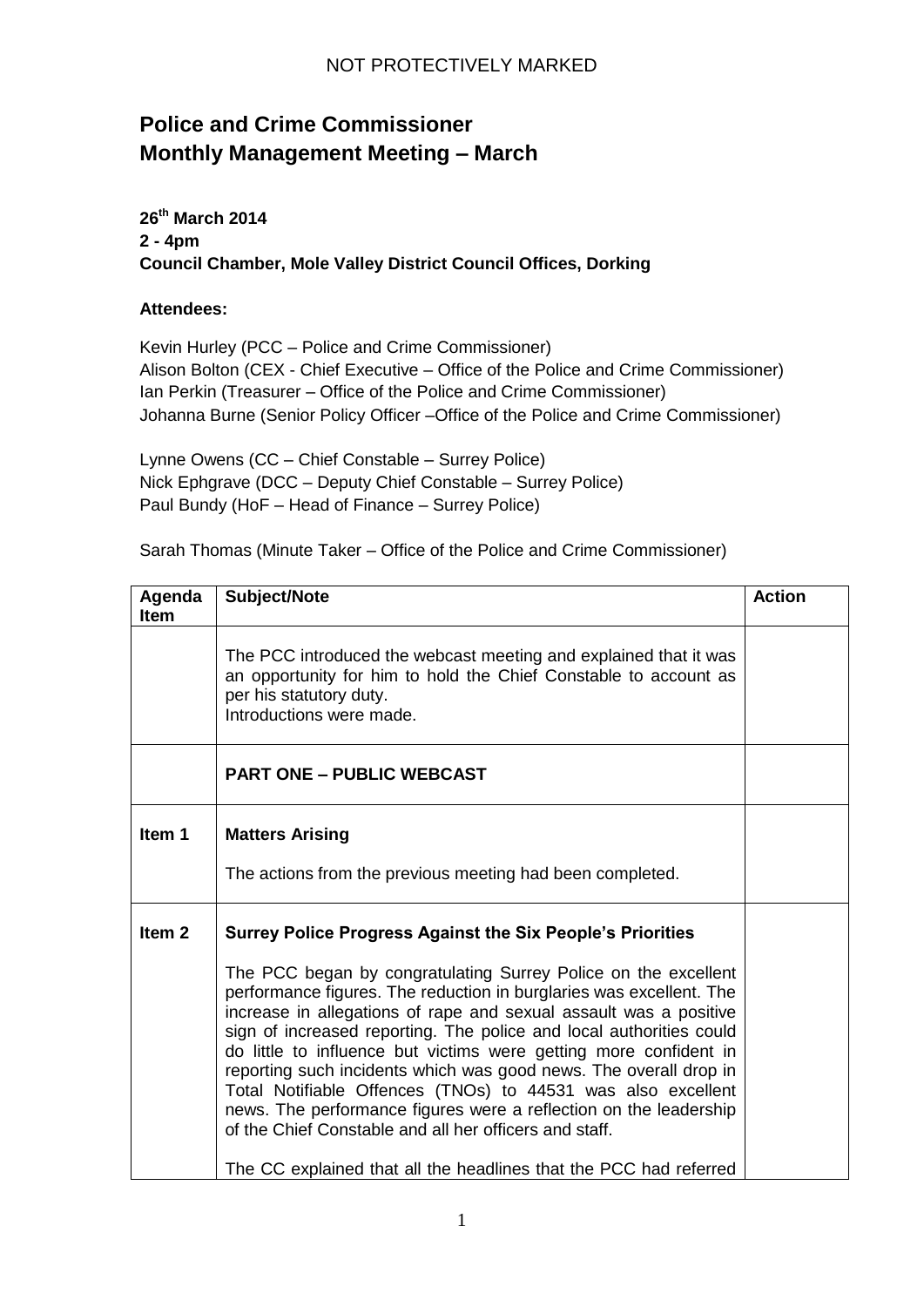| to could be found in the report which was available on the PCC's                                                                                                                                                                                                                                                                                                                                                                                                                                                                                                                                                                                                                                                                                                                                                                                                                                                                                                                                                                                                                                                                                                                                                                                                                                                                                                      |  |
|-----------------------------------------------------------------------------------------------------------------------------------------------------------------------------------------------------------------------------------------------------------------------------------------------------------------------------------------------------------------------------------------------------------------------------------------------------------------------------------------------------------------------------------------------------------------------------------------------------------------------------------------------------------------------------------------------------------------------------------------------------------------------------------------------------------------------------------------------------------------------------------------------------------------------------------------------------------------------------------------------------------------------------------------------------------------------------------------------------------------------------------------------------------------------------------------------------------------------------------------------------------------------------------------------------------------------------------------------------------------------|--|
| website.<br>A joint campaign between Surrey Police and Your Sanctuary had<br>taken place to raise the awareness of domestic abuse and<br>encouraged those experiencing abuse to 'take the first step'. There<br>had been an increase in reporting of 18.7% during the campaign<br>compared to the same period the previous year. The PCC<br>highlighted a recent HMIC report in which they had made a<br>recommendation that all response teams should be double crewed<br>to deal with incidents such as domestic abuse. This was unrealistic<br>due to the cost and he wished the HMIC would raise the issue of<br>budgets cuts instead.                                                                                                                                                                                                                                                                                                                                                                                                                                                                                                                                                                                                                                                                                                                            |  |
| The DCC reported that burglary was down and he was working on<br>addressing the issue of detection rates through his Crime and<br>Performance Board. The CC has changed the way in which the<br>Force would detect burglaries – by removing the use of caution for<br>this offence.                                                                                                                                                                                                                                                                                                                                                                                                                                                                                                                                                                                                                                                                                                                                                                                                                                                                                                                                                                                                                                                                                   |  |
| The PCC said that members of the public had suggested that<br>performance of forensic officers should be monitored. The DCC<br>explained that performance was monitored at the Crime and<br>Performance Board who would look at individual performance and<br>processes. The Head of Scenes of Crime was looking into any<br>disparities. The PCC was pleased that this was being addressed.                                                                                                                                                                                                                                                                                                                                                                                                                                                                                                                                                                                                                                                                                                                                                                                                                                                                                                                                                                          |  |
| The PCC explained that he had recently attended public meetings<br>where the issue of Asian gold burglaries had been raised. He<br>explained that a number of Asian families had been the victims of<br>burglary where a significant amount of Asian gold jewellery had<br>been taken. This appeared to be a problem in the Camberley area<br>and towards to the Hampshire border.                                                                                                                                                                                                                                                                                                                                                                                                                                                                                                                                                                                                                                                                                                                                                                                                                                                                                                                                                                                    |  |
| The DCC said that it was important to understand the scope of the<br>problem. There had been 37 offences since January where<br>properties had been specifically targeted for Asian gold. Sometimes<br>it was difficult to know whether some were specifically targeted for<br>this reason as burglaries happen all over the county to many<br>people. There had been an increase in this type of burglary on the<br>Eastern part of the county and a significant reduction in the<br>Northern part of the county. The Force has developed a bespoke<br>operation, Operation Oland to address the issues. This involved:<br>Enforcement – each incident was allocated to a substantive<br>Detective Constable and they would provide proactive updates to<br>the victim. If there was a series of this particular crime in a specific<br>area then a senior officer would be allocated to the job. The Force<br>would target offenders that they were aware of. They also made<br>proactive visits to gold outlets to make their presence felt as Asian<br>gold was distinctive in its design.<br>Prevention – each division would address issues in their morning<br>tasking meetings. Automatic Number Plate Recognition (ANPR)<br>was used and had been successful on the Eastern part of the<br>county. A prevention advice leaflet had been produced in a number |  |
| of languages and distributed - Earlswood Mosque had been<br>involved in distribution.                                                                                                                                                                                                                                                                                                                                                                                                                                                                                                                                                                                                                                                                                                                                                                                                                                                                                                                                                                                                                                                                                                                                                                                                                                                                                 |  |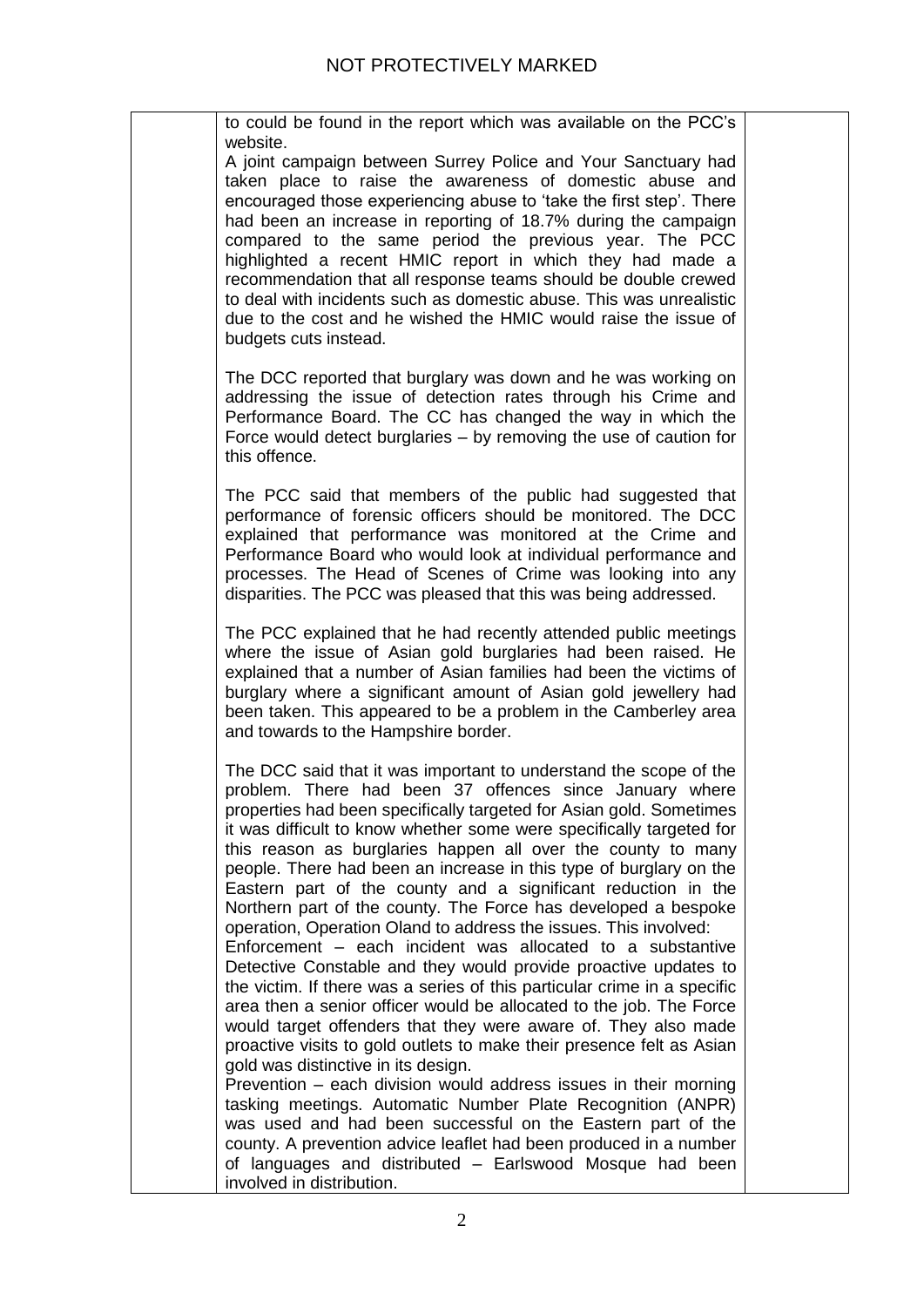| Intelligence - Problem profiles had been created for each division<br>and were updated continuously. Victims were asked to take part in<br>a bespoke questionnaire with a range of questions used to build an<br>intelligence picture.                                                                                                                                                                                                                                                                                                                                                                                                                                                                                                                                                                    |  |
|-----------------------------------------------------------------------------------------------------------------------------------------------------------------------------------------------------------------------------------------------------------------------------------------------------------------------------------------------------------------------------------------------------------------------------------------------------------------------------------------------------------------------------------------------------------------------------------------------------------------------------------------------------------------------------------------------------------------------------------------------------------------------------------------------------------|--|
| The issue was also on the agenda for the Regional Burglary<br>Working Group - both Hampshire and Thames Valley had similar<br>problem areas.                                                                                                                                                                                                                                                                                                                                                                                                                                                                                                                                                                                                                                                              |  |
| The PCC thanked the DCC for his update. It was clear that the<br>Force was addressing the issues and he asked to be kept updated<br>on progress both locally and regionally.                                                                                                                                                                                                                                                                                                                                                                                                                                                                                                                                                                                                                              |  |
| The CC continued her report by saying that the detection rate<br>relating to sexual offences remained high and the Force were 5 <sup>th</sup><br>nationally. She gave details of significant pieces of work. The PCC<br>said that this work was outstanding and if not reported at this<br>meeting then the public may not be aware of such work.                                                                                                                                                                                                                                                                                                                                                                                                                                                         |  |
| There had been a considerable number of arrests across the<br>county for a variety of crime types. It was a priority that the custody<br>environment was working effectively and efficiently and that the<br>provision of service was sufficient to address service demand. The<br>report showed details of time taken to process a detained person.                                                                                                                                                                                                                                                                                                                                                                                                                                                      |  |
| The PCC noted the 37% increase in arrests for offences of<br>harassment. It showed that Surrey Police was taking such<br>allegations seriously which was an excellent indicator in putting<br>victims at the heart of the criminal justice system.                                                                                                                                                                                                                                                                                                                                                                                                                                                                                                                                                        |  |
| The CC was delighted to report that the Force had exceeded its<br>aspiration of seizing £1million of criminal assets - it had seized<br>£1.2million. Assistant Chief Constable Stuart Cundy was now<br>looking at how the funds could be used locally.<br>The PCC recognised that this was nearly double of what was<br>achieved last year and he congratulated the Force in achieving this.<br>He reiterated a point he had made at a previous meeting in that he<br>wanted police to get a fair share of these assets. At the moment<br>50% went to the Treasury and the remaining 50% was split equally<br>between police, CPS and Courts. This was not a good incentive as<br>the police did most of the work. The PCC for West Yorkshire was<br>taking the lead on addressing this issue nationally. |  |
| Surrey Police was performing well in terms of resource availability<br>and sickness rates. It was important to reflect on pressure that<br>officers and staff were under in terms of having their pay and<br>conditions reviewed, pensions changed and facing redundancy to<br>make savings. Both the CC and DCC monitored morale. The PCC<br>said that no-one in the Force could be accused of 'swinging the<br>lamp' and it was a contrary picture to what was being painted by<br>the media.                                                                                                                                                                                                                                                                                                           |  |
| An update was given on the new computer system, Niche. It was<br>the first time where two forces were able to share information in the<br>way that Surrey and Sussex were doing. The system had been                                                                                                                                                                                                                                                                                                                                                                                                                                                                                                                                                                                                      |  |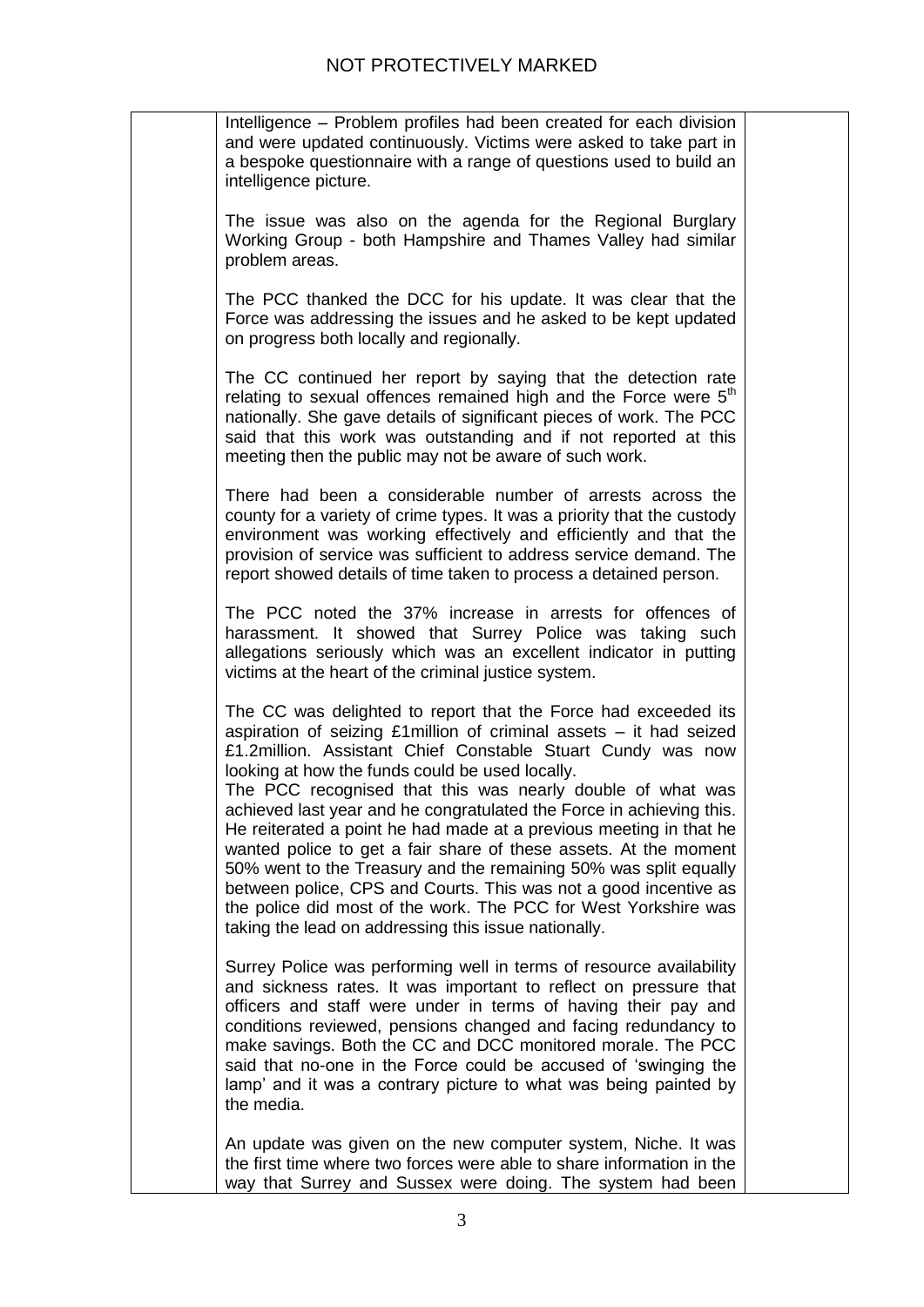delivered on time and in budget. The PCC said that all the statistics were positive and reassuring.

Mental health was still an issue for the Force. The CC referred to a letter that the PCC had written to the Health and Wellbeing Board in his role as Chairman of the Community Safety Board. She was grateful for the support but there was still more to be done. ACC Stephens was working with partners to address the Mental Health Concordat that had recently been published. The PCC agreed with the CC's concerns. He emphasised that one of the main issues was the police having to deal with people with mental health issues in custody when this wasn't a suitable place for them to be. The police weren't trained in this area. He was grateful that the Government had recognised the problems but health partners also needed to step in and do their job. The CC said that Social Services needed to be involved as well – she recognised that all agencies were dealing with diminishing funds.

The CC explained that the next area for performance focus would be the non-emergency telephone number, 101. This had suffered from a dip in service. Resourcing wasn't an issue for the Contact Centre so ACC Stephens would be looking into why some customers didn't receive a good service. The College of Policing had carried out a case review and would be presenting their findings in due course. Early indications showed that there were some issues to address but the full report would be received soon and the PCC would be updated on any issues.

Demand on Surrey Police was increasing and it was important to be there when people needed assistance. There has therefore been a change in shift patterns and more feet on the street when required. Surrey and Sussex were now aligned in shift patterns. It was important to look into the demand in service – findings showed that SECAMB (South East Coast Ambulance Service) made up the second highest call rate for Surrey Police service and it was important to understand the reasons for this.

The CC was pleased that that the issue of the backlog of CPS advice files had been addressed.

The PCC was pleased that the CPS was addressing the issue of Female Genital Mutilation (FGM). FGM was not acceptable – women shouldn't be subjected to such treatment. The CC agreed that this was a horrific crime and the Force was taking a proactive stance in dealing with it.

The CC addressed the issues of the recent flooding in the county. She emphasised that this was an issue that affected the county between December to February. A significant number of homes were affected. This was the first operation in Surrey that had been led by Sussex Police in partnership with the Local Resilience Forum (LRF). 110 officers had been deployed on the ground each day to ensure that communities were kept safe. Only one burglary had been reported. The PCC recognised the joint working between Surrey, Sussex and the Metropolitan Police Service and partners – it was a real team effort with excellent leadership by the CC.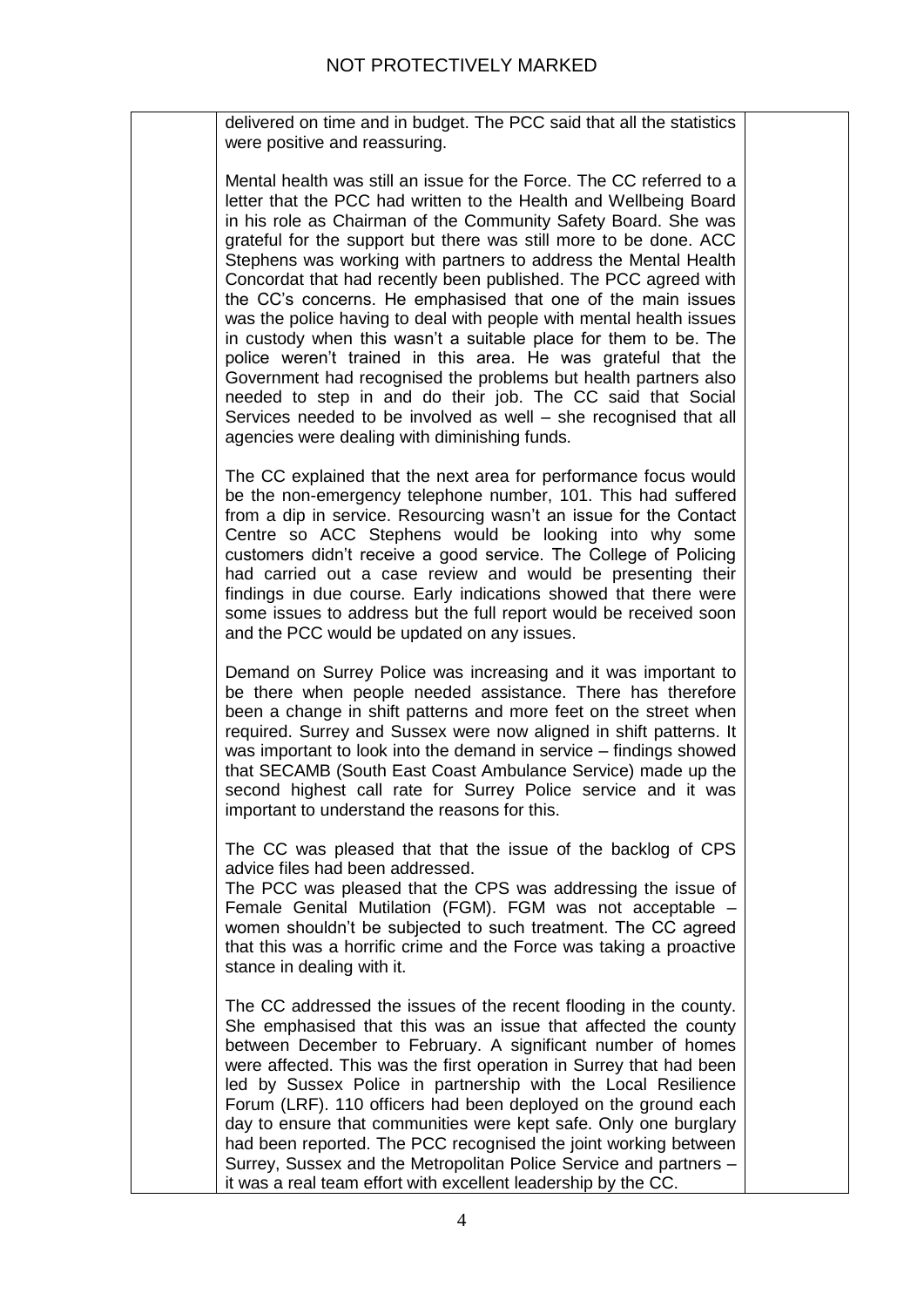|                   | The PCC was pleased with the growing pace of community<br>engagement and the Local Policing Boards (LPBs) in particular. He<br>also thanked the CC for her and her officers' support at his Crime<br>Summits.                                                                                                                                                                                                                                                                                                                                                                                                                                                                                                                                                                                                                                            |  |
|-------------------|----------------------------------------------------------------------------------------------------------------------------------------------------------------------------------------------------------------------------------------------------------------------------------------------------------------------------------------------------------------------------------------------------------------------------------------------------------------------------------------------------------------------------------------------------------------------------------------------------------------------------------------------------------------------------------------------------------------------------------------------------------------------------------------------------------------------------------------------------------|--|
|                   | The recent staff survey had shown a decline in staff satisfaction<br>rates relating to issues such as a lack of development opportunity.<br>They were issues that the Force could respond to. Chief<br>Superintendent Steve Barry was looking into the low satisfaction<br>rates of officers working in Roads Policing and Armed Response.<br>Despite the responses all officers and staff were focussed on<br>providing a good service to the public.                                                                                                                                                                                                                                                                                                                                                                                                   |  |
|                   | The PCC said that the officer turnover rate was worth noting. The<br>equivalent of 108 officers leaving in 12 months was significant. The<br>PCC asked whether this was greater than officers just leaving on<br>retirement. The CC explained that this was unplanned wastage,<br>officers that were not expected to leave. The position hadn't got<br>worse but hadn't improved either. The PCC was concerned that the<br>Force was spending money to recruit and train officers only for<br>them to leave for another force. The key factor was rates of pay -<br>Surrey's close proximity to London and high house prices didn't<br>help. The CC said that the Head of HR was monitoring this area.<br>The PCC expressed his disappointment that the Winsor report<br>didn't address such issues especially as it was a significant piece of<br>work. |  |
|                   | The DCC had recently chaired the first meeting of the newly formed<br>Professional Reference Group which was made up of voluntary<br>members who would come together to help the Force in some of its<br>decision making, for example, misconduct cases, change<br>programmes. The Force was aware that it needed to draw on other<br>skills to make some decisions.                                                                                                                                                                                                                                                                                                                                                                                                                                                                                     |  |
|                   | The DCC was leading a piece of work into a new performance<br>management tool which would look into productivity<br>and<br>performance of the workforce.                                                                                                                                                                                                                                                                                                                                                                                                                                                                                                                                                                                                                                                                                                 |  |
|                   | The PCC offered his thanks to the CC and the Force for all their<br>work.                                                                                                                                                                                                                                                                                                                                                                                                                                                                                                                                                                                                                                                                                                                                                                                |  |
| Item <sub>3</sub> | <b>Financial Monitoring</b>                                                                                                                                                                                                                                                                                                                                                                                                                                                                                                                                                                                                                                                                                                                                                                                                                              |  |
|                   | Paul Bundy (PB) presented the report which gave an update on the<br>financial position at Month 9. The Force's revenue was £1.1 million<br>lower than last year. There was currently an under spend but the<br>impact of the flooding hadn't been factored in yet. The PCC was<br>grateful to the Prime Minister for committing to reimburse forces for<br>their flooding costs.<br>With regards to the capital programme two significant projects had<br>been delivered in the 2013/14 year - Niche and Salfords Custody<br>Suite. Savings were on target for £3.6million. Appendix A showed<br>all the data and the report had been published on the PCC's<br>website. The PCC said the fact that the Force was within budget                                                                                                                          |  |